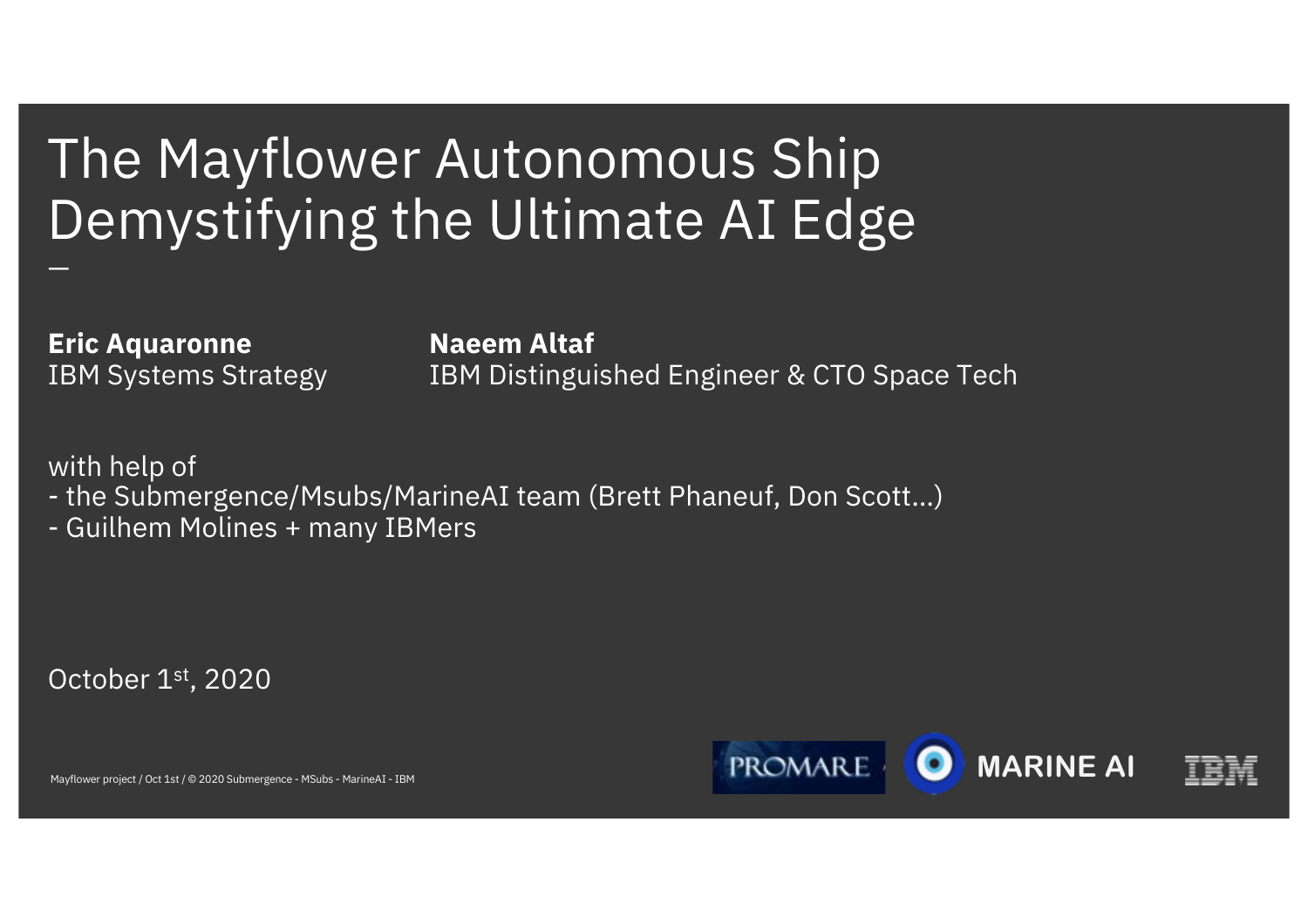### **Mission1**: North Atlantic / Science

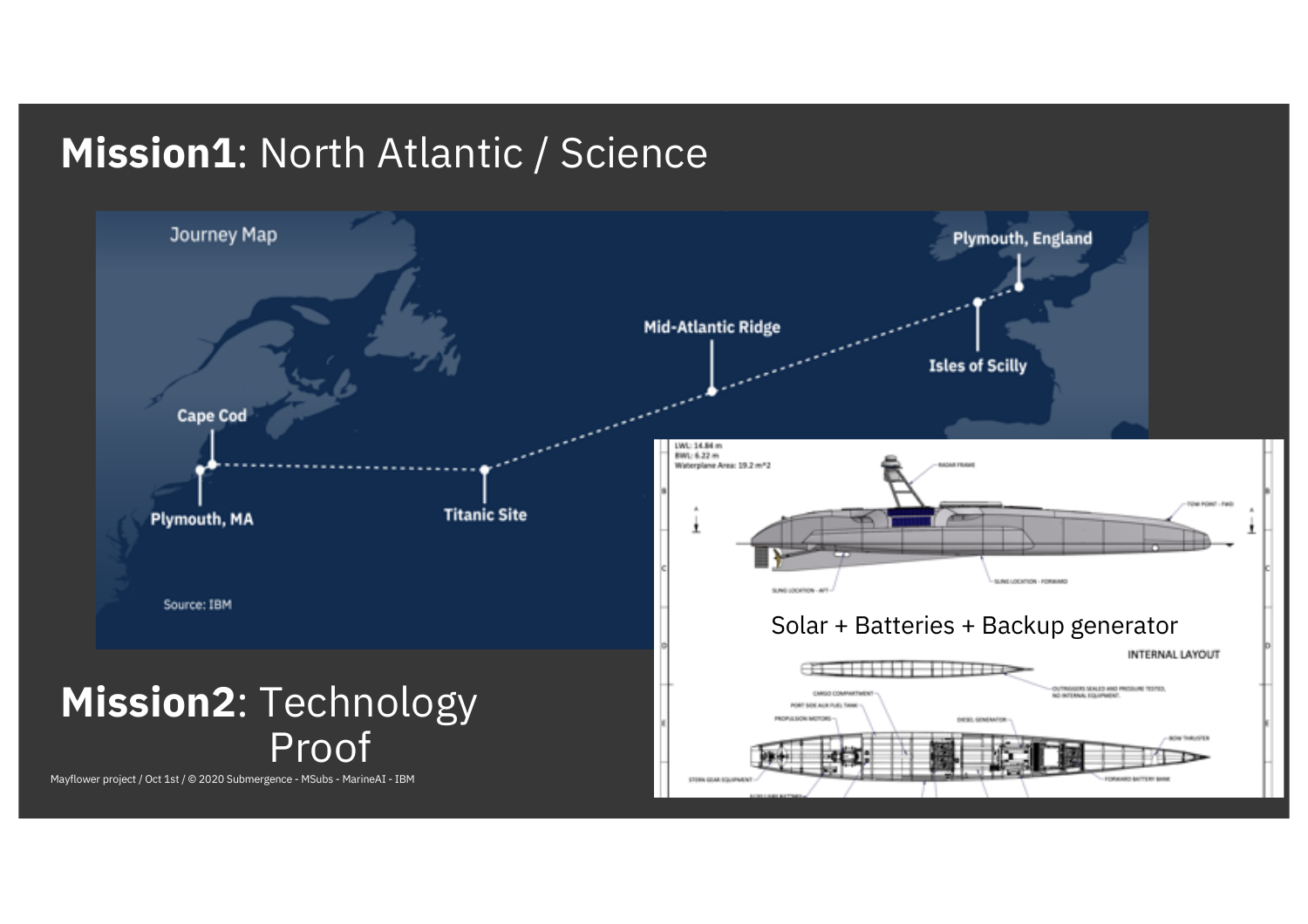#### **The Maker**



20+ years designing submarines with autonomous functions

all sea-men



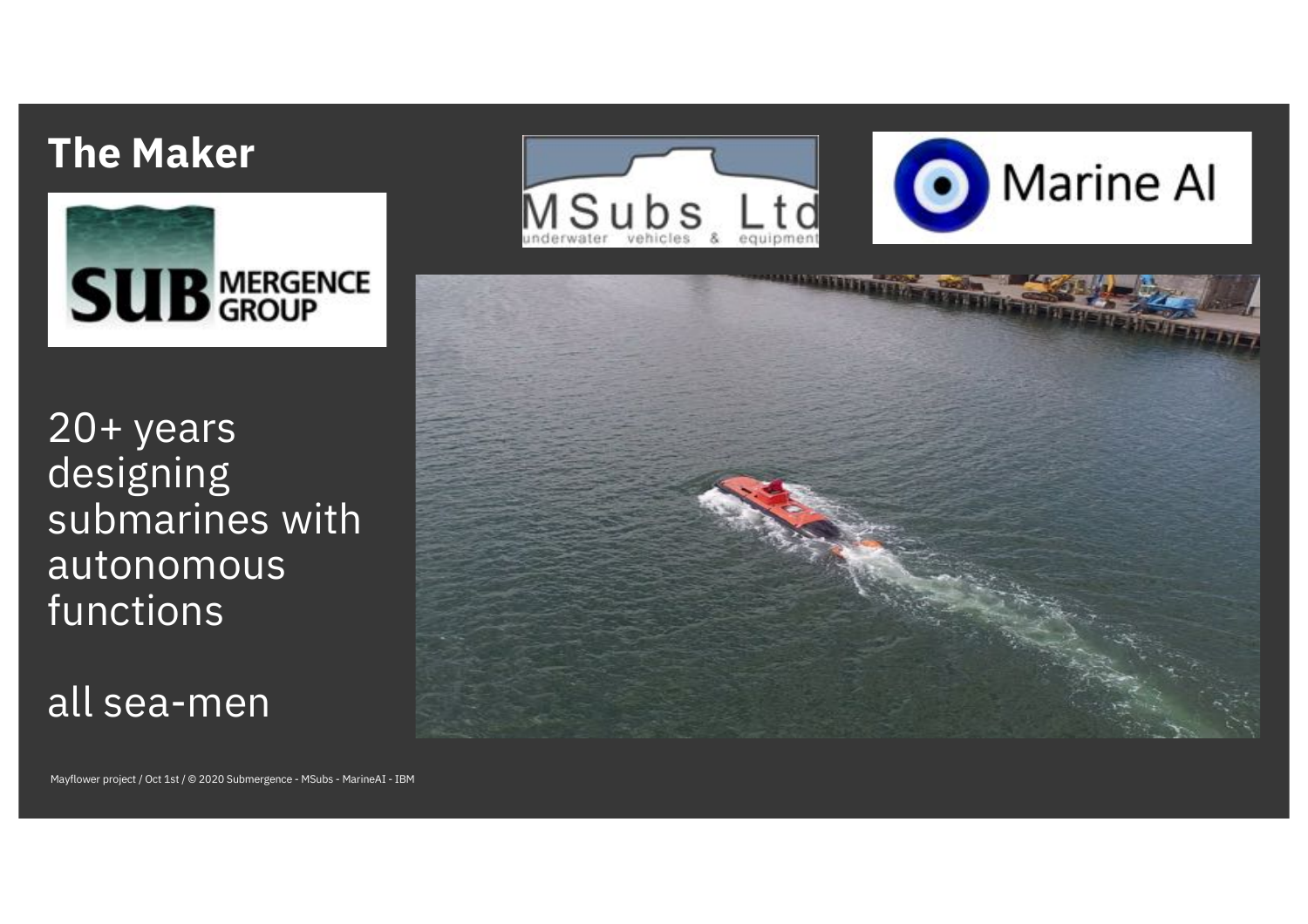

- Explain decisions taken (no man on loop)
- Security
- Management with / No or Little connectivity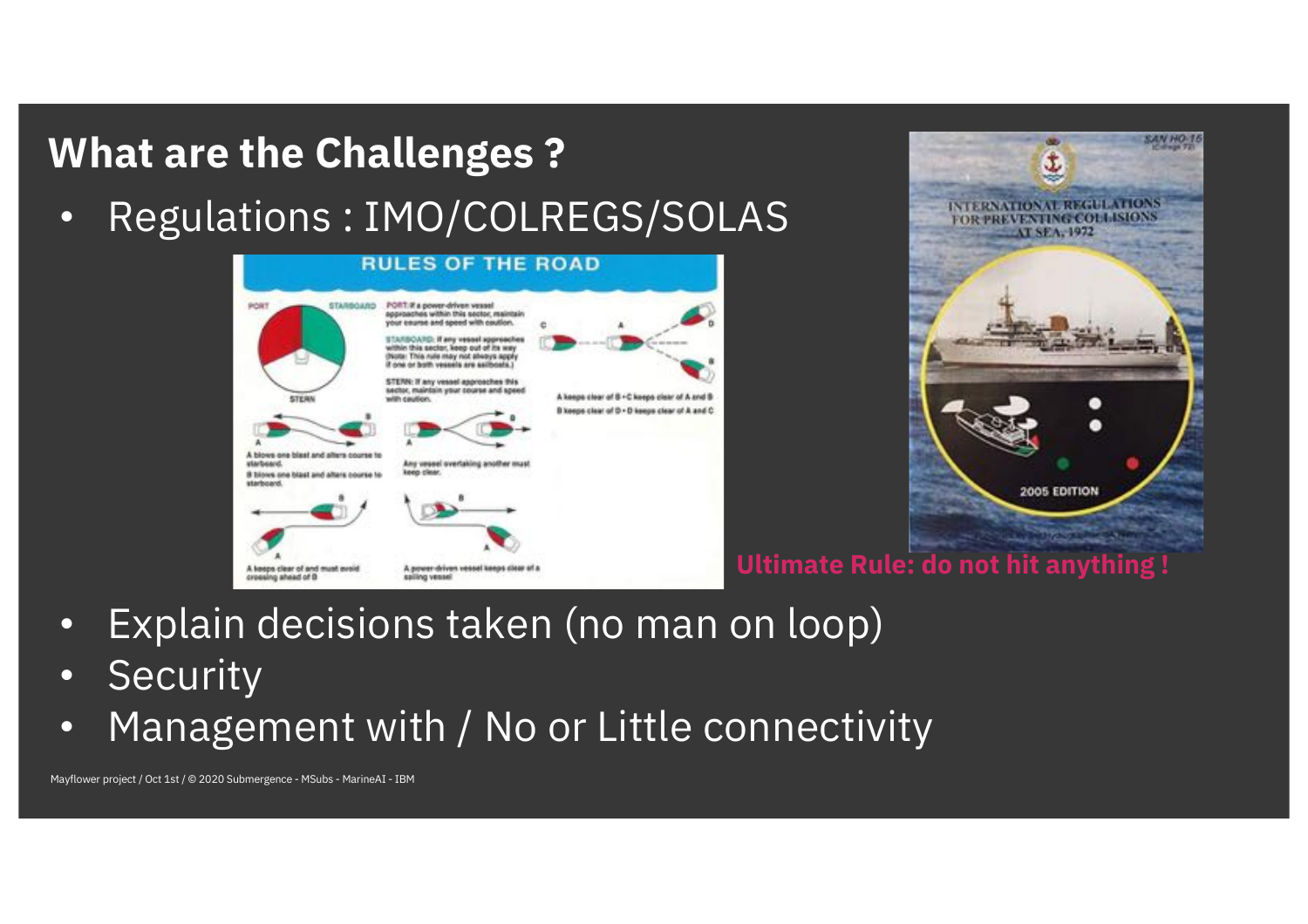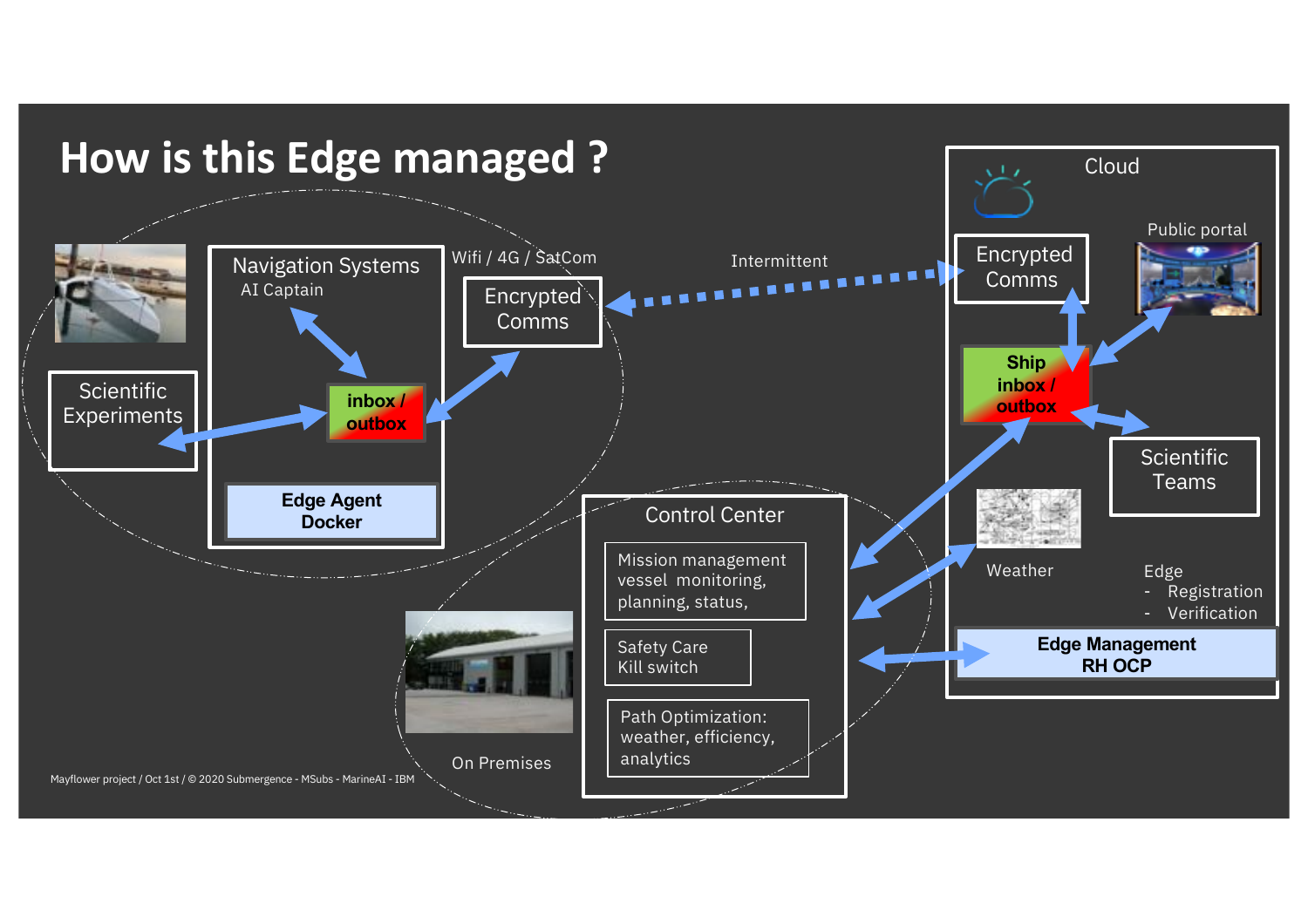#### **Solution Architecture Details**

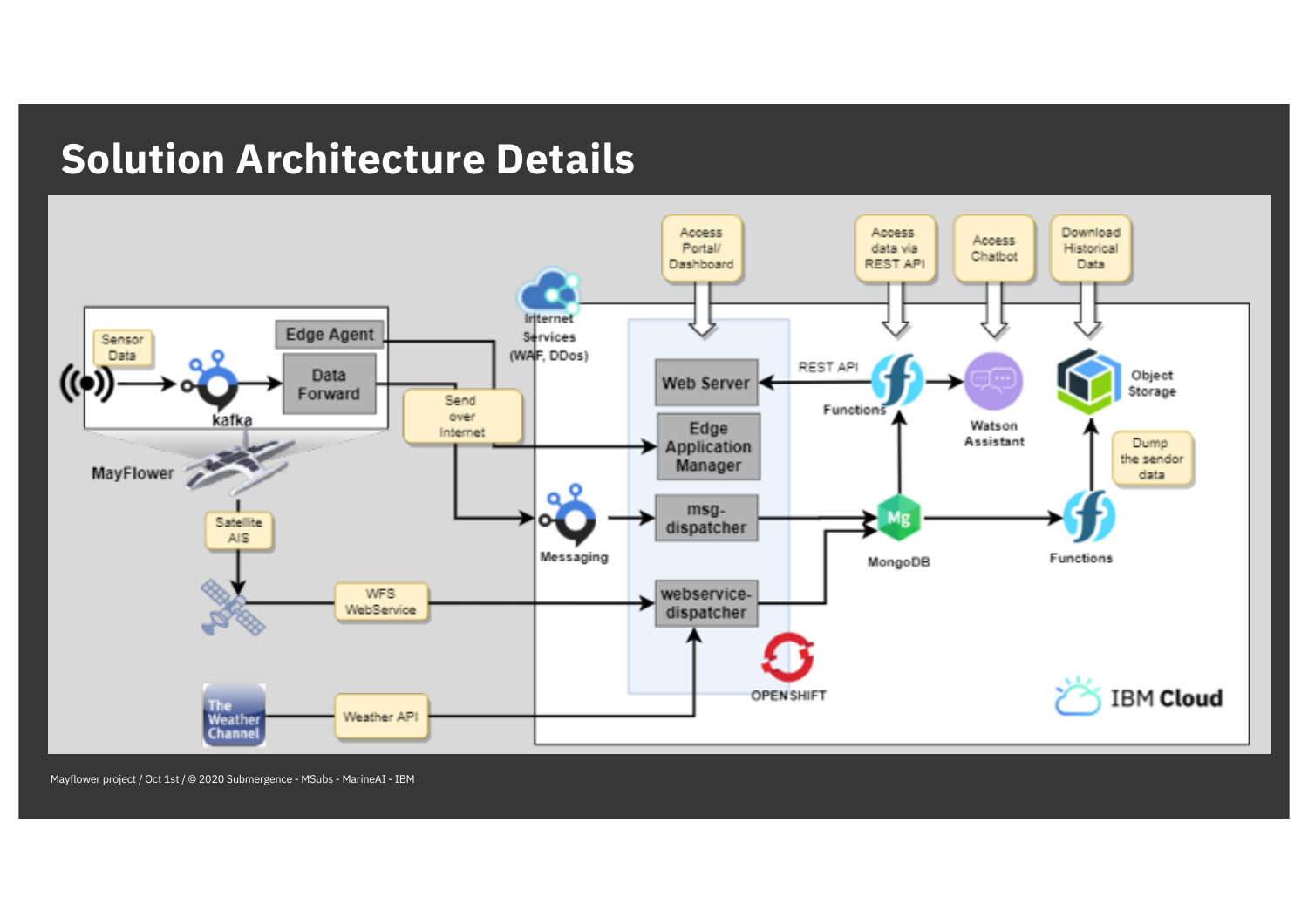

- Is this image an Iceberg or a Fishing ship ?
- Should I give way or keep going ?
- What is the fastest route to this waypoint ?
- What speed to use with the current batteries level ?
- What is the safest route –weather- to destination ?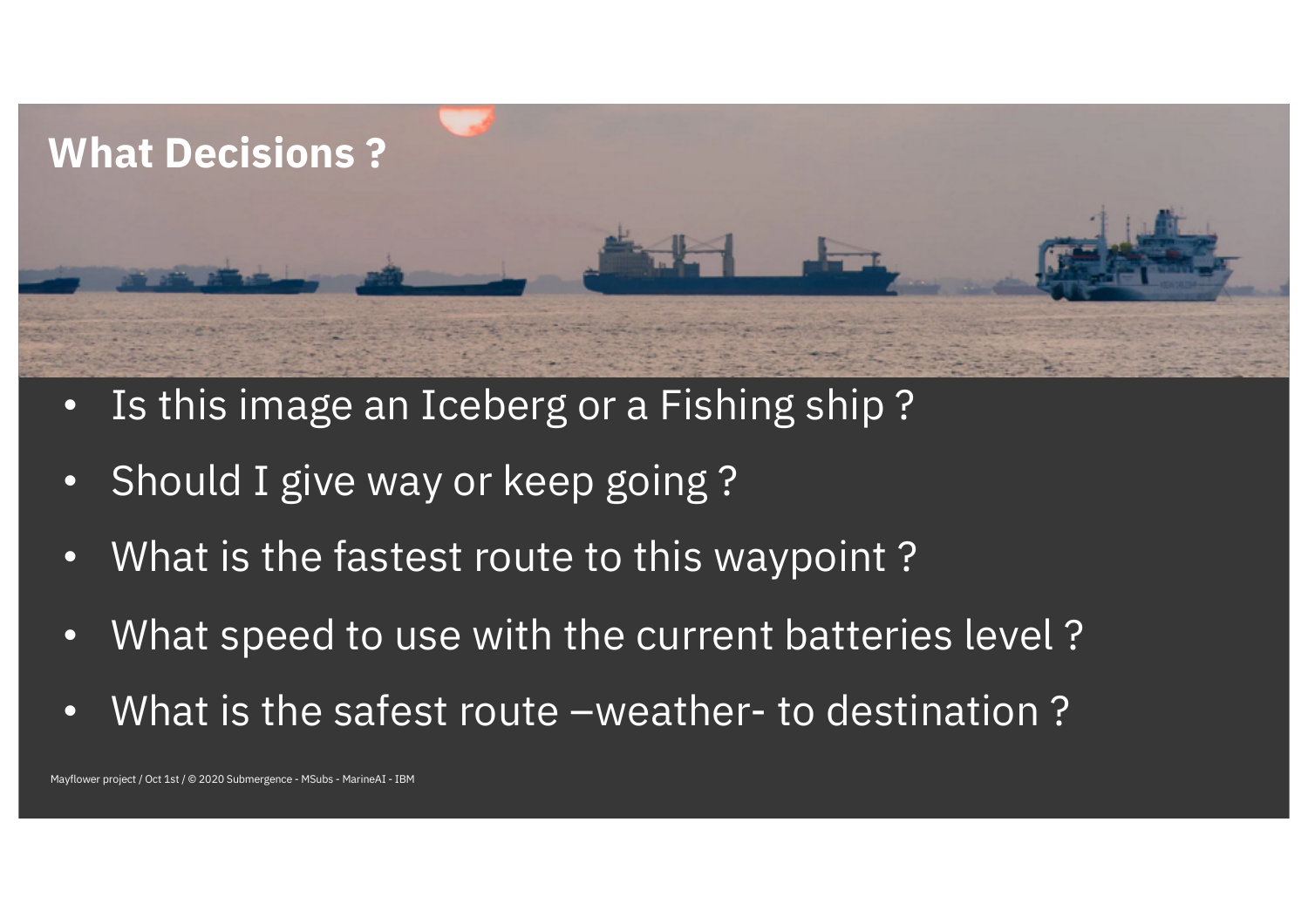#### **Navigation system AI:**

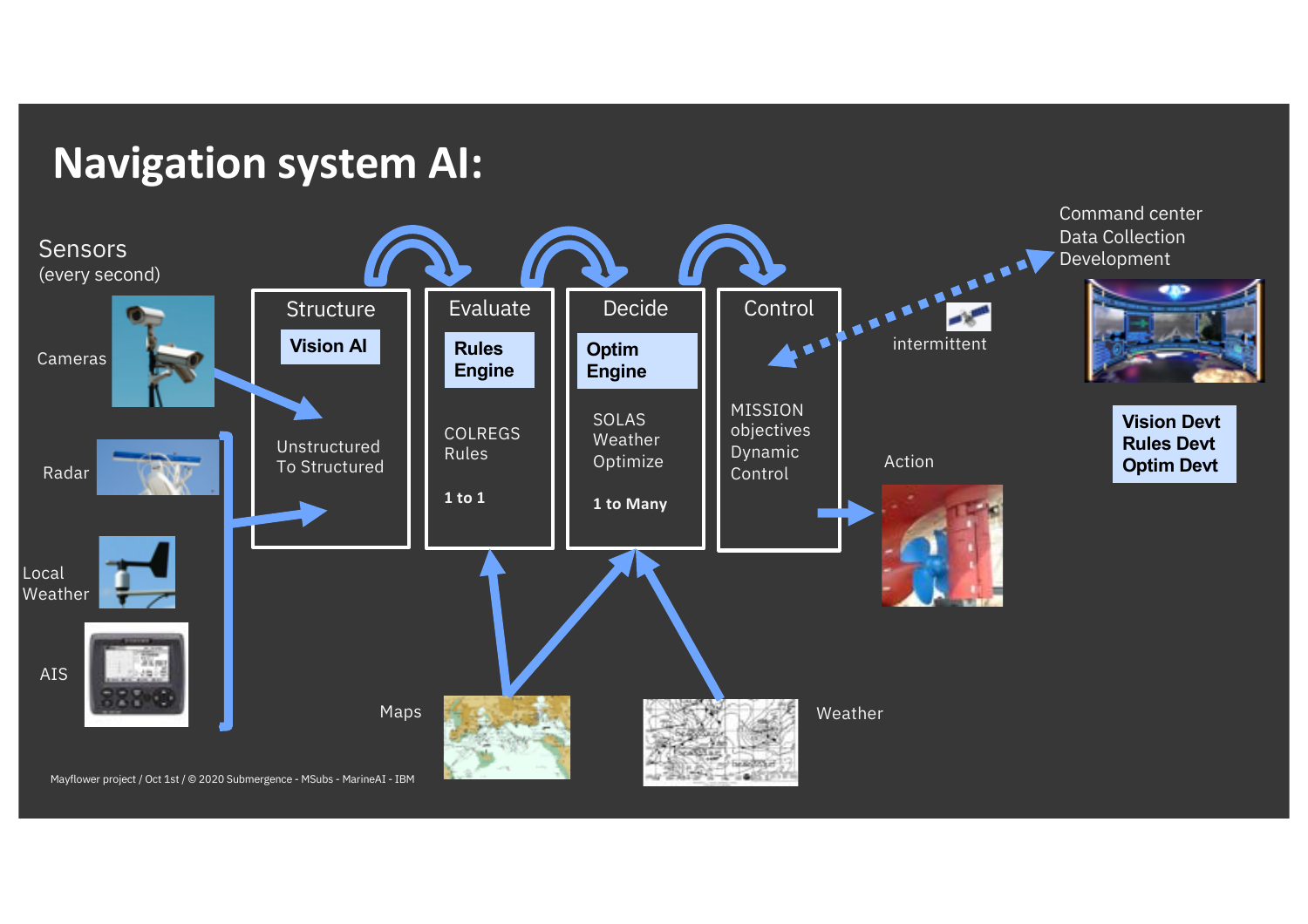## **Complex AI testing : Serious Game**

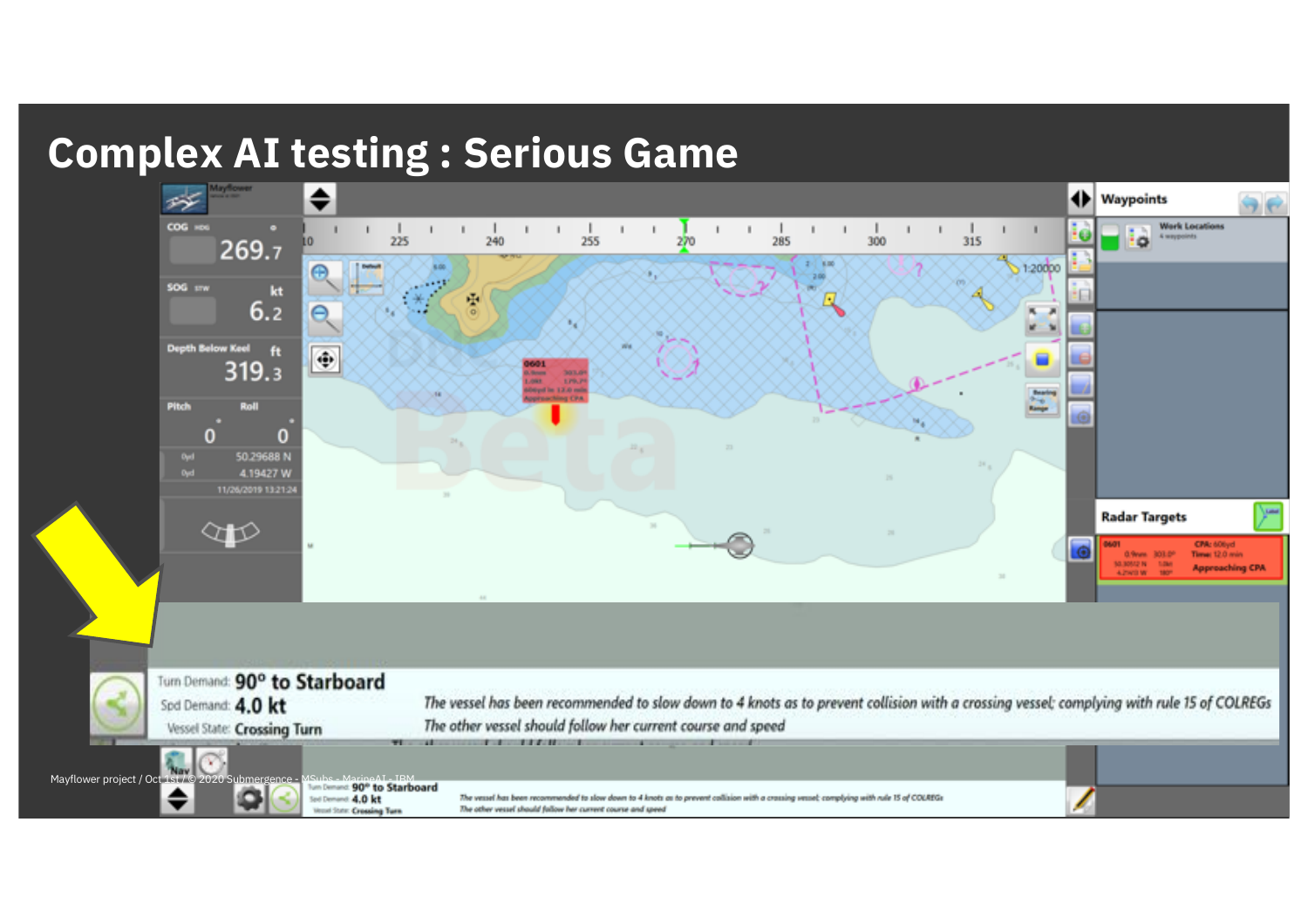## Coming Next:

- Navigability tests
- Systems integration
- Autonomy tests
- Science experiments integration
- Spring 2021: crossing • June return via HMS Challenger route

Then 10 years round the planet doing Science